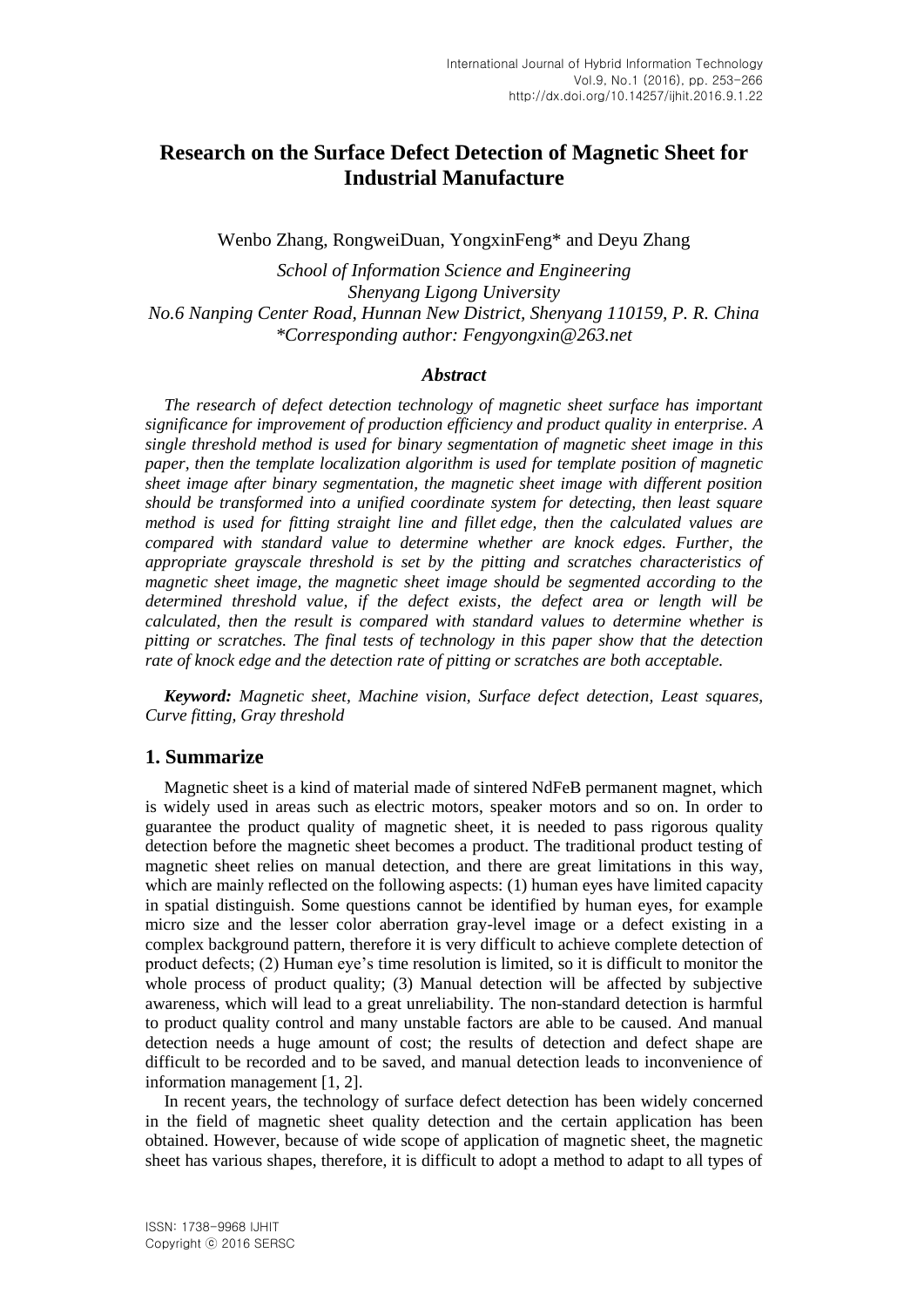magnetic sheet surface defect detection, for this reason, a method that is fit for the square piece fillet detection of magnetic sheet has been proposed for industrial production in this paper, which has high detection accuracy and low missing rate.

# **2. Related Work**

Image segmentation means that image is divided into sub-areas or objects, and image segmentation is the basis of defect detection. Image segmentation is divided into two categories based on discontinuity and similarity of the image gray [3, 4]. One is based on the discontinuity of image gray, such as segmentation of edge detection of image [5]; the other is based on the similarity of image gray, such as threshold processing, region growing and regional separation [6-8]. Zhang Yong and others put forward an improved method of graph theory threshold segmentation, which adequately considers the correlation between pixels. Li Sen and others put forward a thresholding segmentation method of improved regional division of the two-dimensional histogram, which is a new modified algorithm direct at the traditional OTSU's problems about low Segmentation accuracy or classification error and other problems. There are many other modified thresholding segmentation algorithms [9-12]. Image segmentation based on edge detection is an important algorithm of image segmentation, as the whole, it is divided into two categories: method of differential operator and method of surface fitting. Differential operator finds the image edge through a first or second order derivative calculation,and the primary detection operators include Roberts, Sobel, Prewitt, Kirsch, Laplacian, Log and so on [13]. Surface fitting uses flat or curved surface to gain on surface element of the gray image, then the gradient is used to replace its gradient of pixelin order to realize edge detection [14, 15]. Wang Junhui, Li Kerui, Liu Xiaoyang put forward a real-time edge detection system based on the modified Sobel algorithm, the algorithm is a new modified algorithm direct at the traditional Sobel operator detection methodwhich has disadvantages like noise sensitivity and poor self-adaption. Zhang Jianjun, Luo Jing put forward a surface crack edge detection algorithm based on modified Sobel operator, which solves inaccuracy edge positioning of image and sensitive to noise[16]. In recent years, with the development of theory, many new image segmentation algorithms have emerged. Such as the partition method of mathematical morphology in [17],the watershed image division combined with Wavelet transform in [18], the splithorizon in[19],the modified immune genetic algorithm used for image segmentation in [20],and the partition method with fuzzy theory in [21]. Because of the uncertainty and complexity of image, the segmentation algorithm fit for all images has not appeared, and the appropriate segmentation algorithm should be designed according to the actual research object.

The feature extraction and description of image is for the sake of reducing the data dimension further, and the image information is converted into abstract features, then the information could provide help for high level understanding of image [22]. Image features can be divided into grayscale, texture, geometry, spectrum, projectors and other features [23], geometric features include area, centroid, circularity, Euler number and so on [24], grayscale features include grayscale average, grayscale variance, entropy and so on, texture [25]. For the detection of surface defects, it is needed to further identify and judge the defect after the defect area is divided out, so that the detection could be arrived testing requirements for practical application [26-28]. The defective characteristic data comes from the defective image which divided from the detection surface. Despite the data size of divided defect image is much less than the original data collection, the defect image still uses pixel as data units.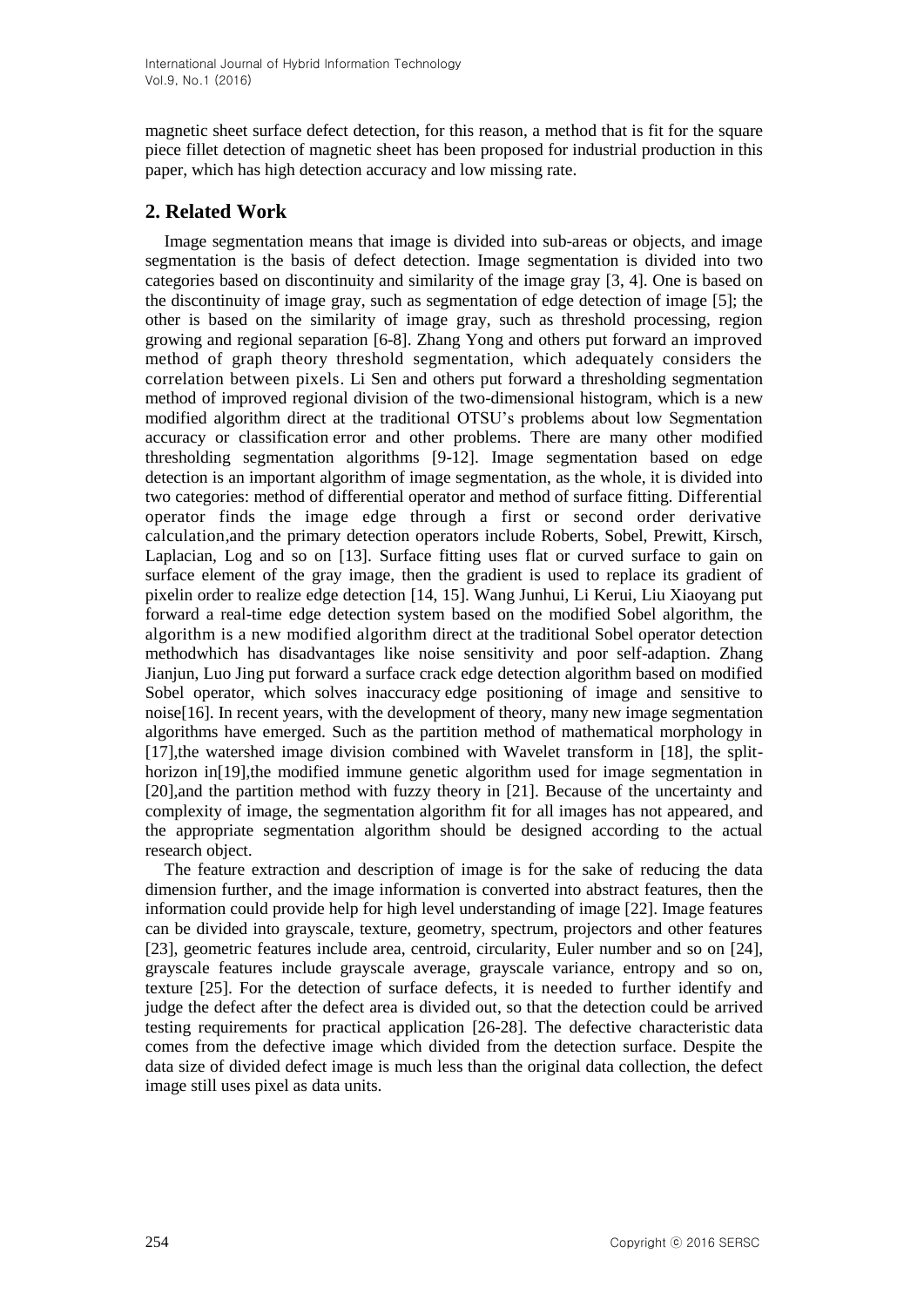## **3. Defect Detection Technologies on the Surface of Magnetic Sheet**

### **3.1. The Template Positioning of Magnetic Sheet and the Creation of Fixed Coordinate System**

In this paper, the object which needs to be detected is a magnetic sheet of square piece fillet, which is a kind of permanent magnet material made of sintered NdFeB. The images of magnetic sheet to be detected are obtained via a CCD camera. This magnetic sheet presents gray at natural state, first white-light source is used to illuminate on the magnetic sheet, then the magnetic sheet is shot, which can highlight the differences between the target of images and the background of imagesfor the sake of reducing the difficulty of image processing operations in the next step. Because magnetic sheet has two surfaces, the white-light source should illuminate equably and perpendicularly on the magnetic sheet upper surface when the camera shoot.

**3.1.1. The Template Positioning of Magnetic Sheet:** In order to reduce the data quantity used in operation and improve the running speed of the program, the original image should be segmented before positioning the magnetic sheet image template, and a binary image is generated. In this paper, magnetic sheet image only has target and background, and the two parts could be separated by a threshold value, therefore a single thresholding method is used for disposing image binary segmentation [29, 30]. represents the gray threshold used in the binary segmentation of image. The target and background could be separated in the input image.  $f(i,j)$  represents the initial image,  $g(i, j)$  represents the divided image. The single thresholding method of magnetic sheet image is expressed as follow.

$$
g(i,j) = \begin{cases} 0 & f(i,j) < T \\ 255 & f(i,j) \ge T \end{cases}
$$
 (1)

Obviously, the magnetic sheet which needsto be processed has two surfaces, andimage processing of upper surface of magnetic sheet is taken as an example in this paper. The theory of setting gray threshold  $T$  is based on the analysis result of gray histogram of the magnetic sheet image, and the appropriate threshold value T is set according to the distribution of gray range. Because magnetic sheets in the same kind have the same background, the gray level distribution in original image of only onemagnetic sheet is analyzed in this paper. The image before binary segmentation of the upper surface on the magnetic sheet is as shown in Figure 1.



## **Figure 1. Upper Surface of Magnetic Sheet before Binary Image Segmentation**

The steps using a single thresholding method for binary segmentation on the original image of the magnetic sheet upper surface are as follows.

step 1:The original image of magnetic sheet is loaded from file which means that LoadImage,the original image of magnetic sheet is the image in Figure 1; step 2:About input image, width nWidth, height nHeight, the size of the line nWidthStep, gray threshold value nThreshold, the array of image data pImageData are set;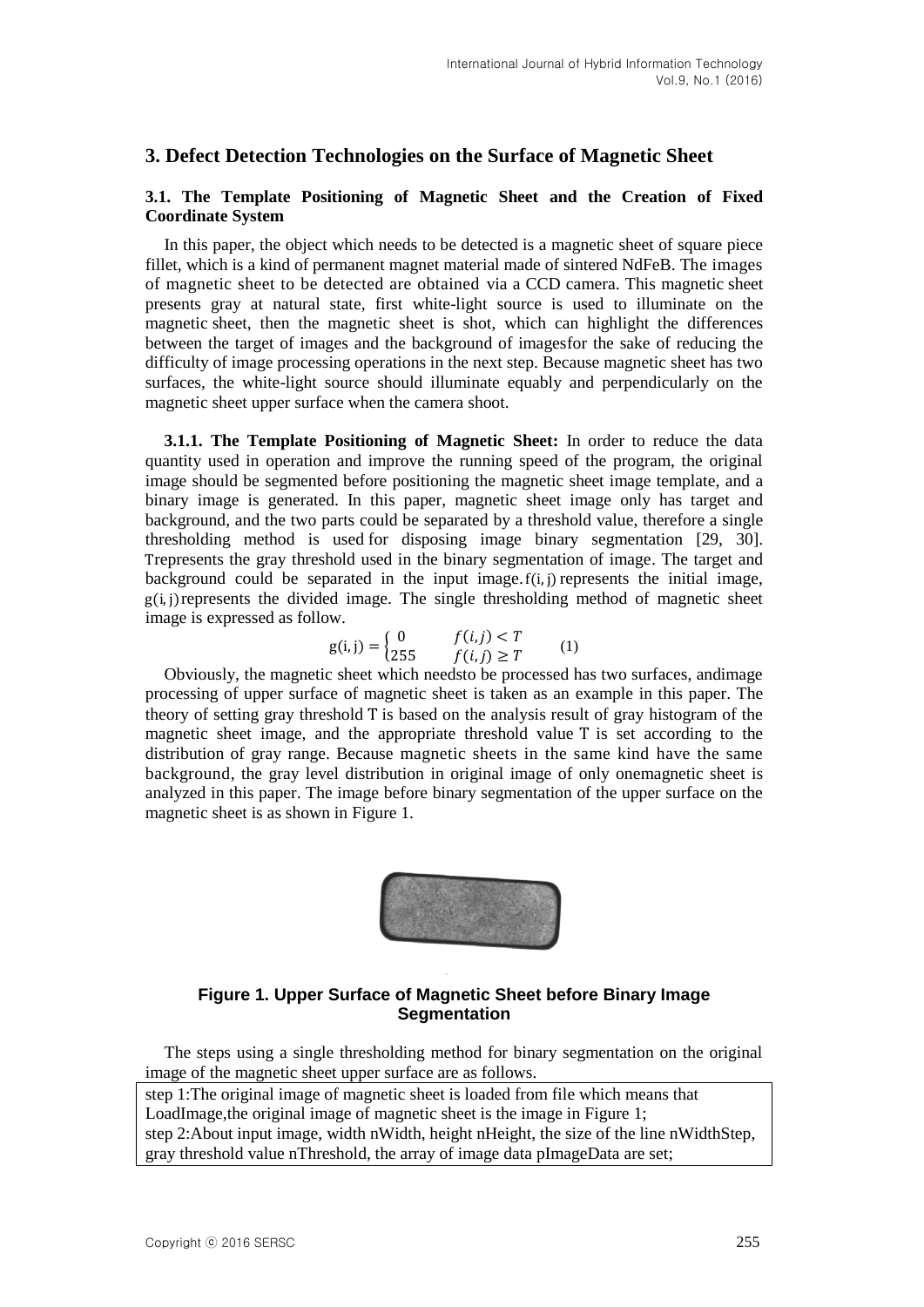step 3:The gray threshold value nThreshold is usedfor dividing the magnetic sheet image; step 4:It is judgedwhether each regional pixel area after binary segmentation is smaller than the setting minimum area of pixel or not, then the smaller areas are set to 0xff; step 5:The magnetic sheet image is saved after binary segmentation which means that SaveImage.

Image of upper surface of magnetic sheet after disposed through single thresholding is as shown in Figure 2.



## **Figure 2. Upper Surface of Magnetic Sheet after Binary Image Segmentation**

After upper surface image of magnetic sheet is carried on the binary segmentation through a single thresholding method, the output image will be used as the input image of the template positioning of magnetic sheet image in next step.

Before the PatQuick algorithm is used for carrying on template positioning for the magnetic sheet upper surface image, first the image should be trained to produce a training template, after the training template is saved, the template positioning is matched for the image. Training template image is a magnetic sheet image without defects, the training process is as follows.

step 1:The image that upper surface of standard magnetic sheet after binary segmentation as shown in Figure 2 will be the image source of training template;

step 2:Training image is gained;

step 3:Training area and origin point are set;

step 4:Training parameters are set;

step 5:Template is trained;

step 6:Training results are gained;

step 7:Training results are evaluated;

step 8:Training template is saved.

PatQuick algorithm is used for confirming all characteristics in image when training image. Characteristic represents contour line between the different areas in image, which means that a series of demarcation points along the contour line. The steps of locating magnetic sheet image are as follows.

step 1:The image that upper surface of standard magnetic sheet after binary segmentation will be the image source of training template;

step 2: Training template is loaded;

step 3: Runtime parameters are set;

step 4: Locating image is gained;

step 5:PatQuick algorithm is run;

step 6: Locating result is gained and the coordinate of the image is output after locating.

The image of magnetic sheet upper surface after binary segmentation need to be located and a set of data will be gained, which include the magnetic sheet image's TranslationX, TranslationY and Ration, among this, TranslationXrepresents the point in image which was found relative to the center x coordinate value of the original training images, TranslationY represents the point in image which was found relative to the center y coordinate value of the original training images,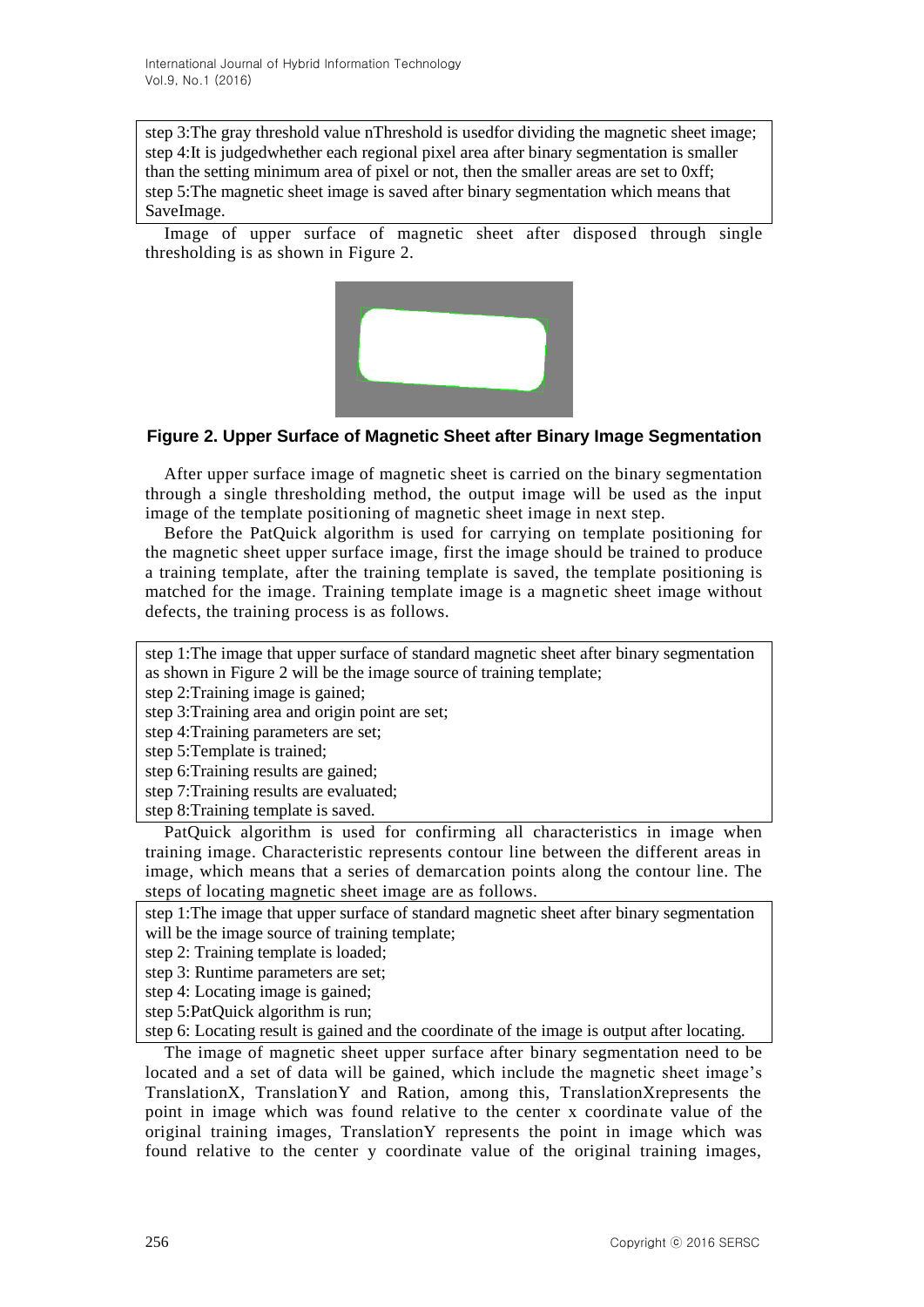Ration represents the angle in image which was found relative to the rotation angle of the original training images. The group of data will be set as input data to create magnetic sheet of fixed coordinate system.

**3.1.2. The Creation of Fixed Coordinate System of Magnetic Sheet:** After completing image matching, the root coordinates of the input image is found, it means that the left-handed coordinate system is found, the left-handed coordinate system should be consistent with the collected image pixels before the input image is disposed; and geometric transformation could map the root coordinates to the fixed coordinate system of the template.

These include image translation, scaling and rotation. Image translation means thatall points in image are moved according to the setting value in horizontal and vertical. As shown in Figure 3,  $(x_0, y_0)$  is assumed a point in original image and the horizontal translation of image is set ast<sub>x</sub>, the horizontal translation of image is set as  $t_v$ , then the point after translation will be  $(x_1, y_1)$ .



**Figure 3. Schematic Image Translation**

The relation matrix between coordinate  $(x_0, y_0)$  and  $(x_1, y_1)$  is shown as follows.

$$
\begin{pmatrix} x_1 \\ y_1 \\ 1 \end{pmatrix} = \begin{pmatrix} 1 & 0 & t_x \\ 0 & 1 & t_y \\ 0 & 0 & 1 \end{pmatrix} \begin{pmatrix} x_0 \\ y_0 \\ 1 \end{pmatrix}
$$

The inverse operation is calculatedfor the above expression,and the inverse transform will be achieved

$$
\begin{pmatrix} x_0 \\ y_0 \\ 1 \end{pmatrix} = \begin{pmatrix} 1 & 0 & -t_x \\ 0 & 1 & -t_y \\ 0 & 0 & 1 \end{pmatrix} \begin{pmatrix} x_1 \\ y_1 \\ 1 \end{pmatrix}
$$

Means that  $\int_{v}^{x}$  $\mathcal{Y}$ 

If the point in image after translation could not match the corresponding point in the original image, the pixel value is directly set as 0 or 255, and thenthe translation operation of imageis achieved.

The zoom of image is to transform the size of image according to the given ratio, the image after scale changed may not find the corresponding pixels in the original image, so it must be disposed approximately. Usually, the value is set as its closest pixel value directly, and the interpolation algorithm should also be used for calculating the value.

It is assumed that the zoom scaling factor is  $f_x$  at X direction of principal axis in the image, and the zoom scaling factor is  $f_v$  at Y direction of principal axis, and so the transformation matrix from the point  $(x_0, y_0)$  in the original image to the point  $(x_1, y_1)$  in the new image is

$$
\begin{pmatrix} x_1 \\ y_1 \\ 1 \end{pmatrix} = \begin{pmatrix} f_x & 0 & 0 \\ 0 & f_x & 0 \\ 0 & 0 & 1 \end{pmatrix} \begin{pmatrix} x_0 \\ y_0 \\ 1 \end{pmatrix}
$$

The expression of inverse operation is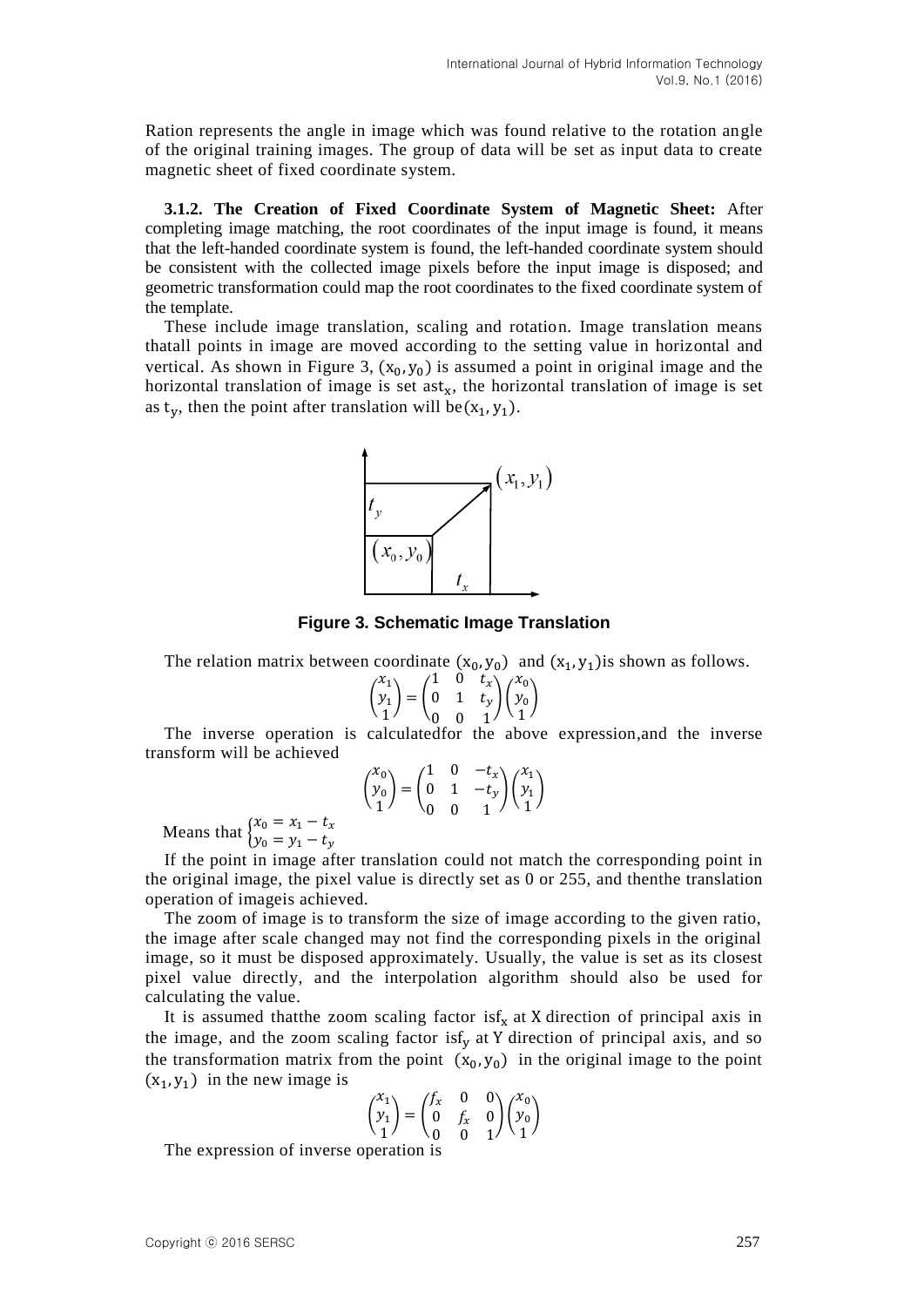$$
\begin{pmatrix} x_0 \\ y_0 \\ 1 \end{pmatrix} = \begin{pmatrix} 1/f_x & 0 & 0 \\ 0 & 1/f_y & 0 \\ 0 & 0 & 1 \end{pmatrix} \begin{pmatrix} x_1 \\ y_1 \\ 1 \end{pmatrix},
$$

Means that $\int_{\mathbf{v}}^{x}$  $y_0 = y_1 / f_v$ .

The rotation of image is generally seen the center in image as original point and then a certain angleis rotated. The size of the image will be changed after rotation. As shown in Figure 4.



**Figure 4. Schematic Image Rotation** 

Before rotation

$$
\begin{cases} x_0 = r \cos(\alpha) \\ y_0 = r \sin(\alpha) \end{cases}
$$

After rotation,the matrix expression is

$$
\begin{pmatrix} x_1 \\ y_1 \\ 1 \end{pmatrix} = \begin{pmatrix} \cos(\theta) & \sin(\theta) & 0 \\ -\sin(\theta) & \cos(\theta) & 0 \\ 0 & 0 & 1 \end{pmatrix} \begin{pmatrix} x_0 \\ y_0 \\ 1 \end{pmatrix},
$$

The expression of inverse operation is

$$
\begin{pmatrix} x_0 \\ y_0 \\ 1 \end{pmatrix} = \begin{pmatrix} \cos(\theta) & -\sin(\theta) & 0 \\ \sin(\theta) & \cos(\theta) & 0 \\ 0 & 0 & 1 \end{pmatrix} \begin{pmatrix} x_1 \\ y_1 \\ 1 \end{pmatrix}.
$$

Setting the centroid coordinates of the target object in input image is set  $as(x_R, y_R)$ , and then the centroid of the target object in input image is.

$$
\begin{cases}\n x_R = \frac{\sum x_i f(x_i, y_i)}{\sum f(x_i, y_i)} \\
 y_R = \frac{\sum y_i f(x_i, y_i)}{\sum f(x_i, y_i)}\n\end{cases} (2)
$$

In the expression (2),  $f(x_i, y_i)$  is gray value of target object.

The root coordinate system of input image is $\{R\}$ , the fixed coordinate system of template is  $\{P\}$ , the mapping from root coordinate system  $\{R\}$  to fixed coordinate system $\{P\}$  is shown in Figure 5.



### **Figure 5. Coordinate System Transformation from the Root to the Fixed**

So, the expression of mapping transformation from the root coordinate system to the fixed coordinate system is

$$
P_{P=R_R}P_R + P_M \tag{3}
$$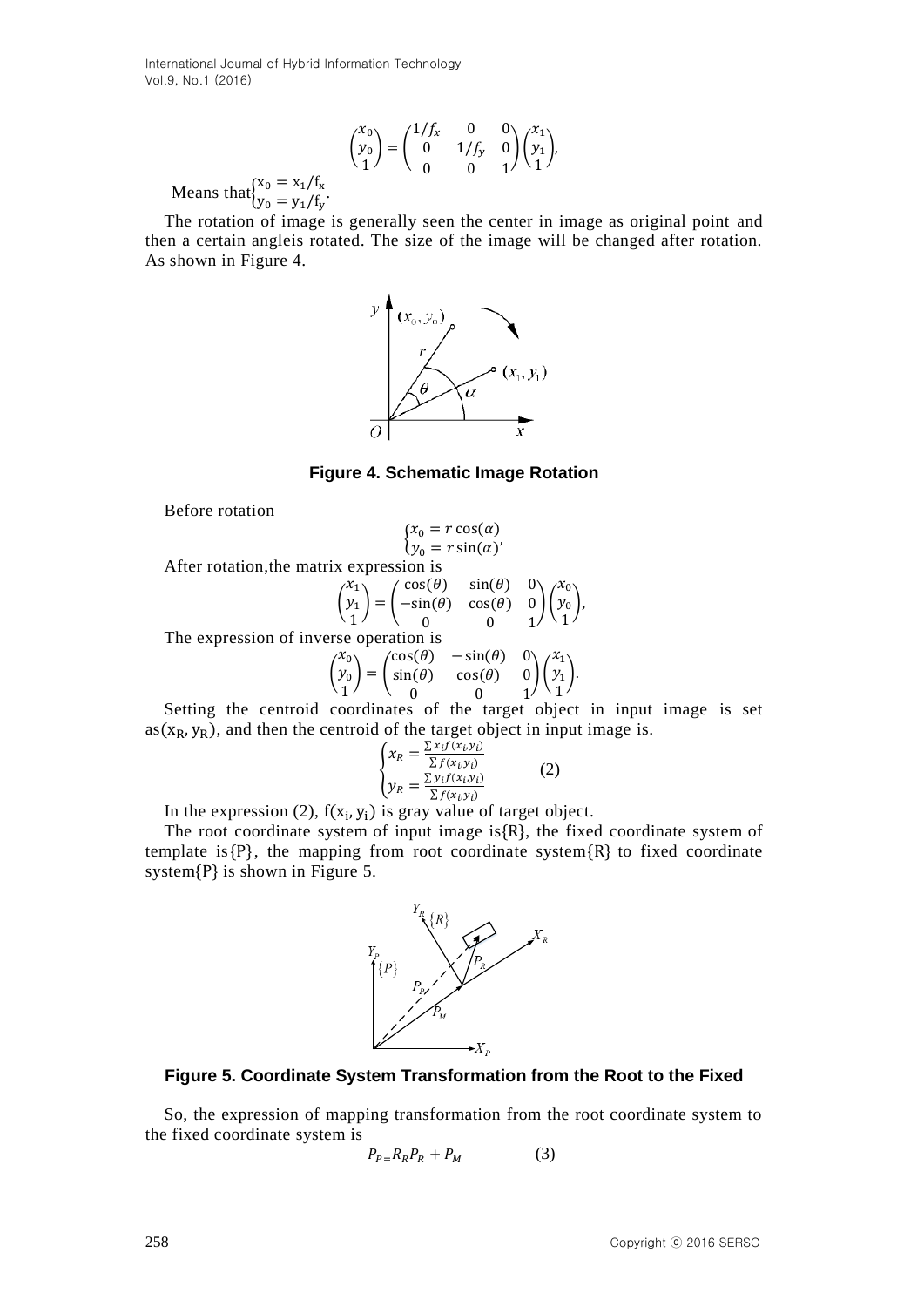In expression (3)

$$
P_P = \begin{bmatrix} x_P \\ y_P \end{bmatrix} P_R = \begin{bmatrix} x_R \\ y_R \end{bmatrix}
$$

$$
R_R = \begin{bmatrix} \cos \theta & -\sin \theta \\ \sin \theta & \cos \theta \end{bmatrix} P_M = \begin{bmatrix} t_x \\ t_y \end{bmatrix}
$$

In the upper expression, P<sub>p</sub>represents the coordinate of the target object centroid in input image in the fixed coordinate system  $\{P\}$ ;  $P_R$  represents the coordinate of the target object centroid in input image in the root coordinate system  $\{P\}$ ;  $R_R$  is a rotated mapping matrix sized  $2 \times 2$ ;  $\theta$  is the rotated angle; P<sub>M</sub> is a translation vector sized  $2 \times 1$ . In the expression (3), the homogeneous coordinates could be extracted from the root coordinate system  $\{R\}$  to the fixed coordinate system  $\{P\}$ .

$$
\begin{bmatrix} x_p \\ y_p \\ 1 \end{bmatrix} = \begin{bmatrix} \cos \theta & -\sin \theta & t_x \\ \sin \theta & \cos \theta & t_y \\ 0 & 0 & 1 \end{bmatrix} \begin{bmatrix} x_R \\ y_R \\ 1 \end{bmatrix} (4)
$$

Substitute the expression (2) of centroid coordinatesis substitutedinto the expression (4) of homogeneous coordinate transformation, and will gain

$$
\begin{bmatrix} x_p \\ y_p \\ 1 \end{bmatrix} = \frac{1}{\sum f(x_i, y_i)} \begin{bmatrix} \cos \theta & -\sin \theta & t_x \\ \sin \theta & \cos \theta & t_y \\ 0 & 0 & 1 \end{bmatrix} \begin{bmatrix} \sum x_i f(x_i, y_i) \\ \sum y_i f(x_i, y_i) \\ \sum f(x_i, y_i) \end{bmatrix} (5)
$$

At present, the position compensation values  $\theta$ ,  $t_x$ ,  $t_y$  could be gained in template matching, the coordinate of the fixed coordinate system  $\{P\}$  could be calculated with the formula (5) in this system, and geometric transformation between the root coordinate system and the fixed coordinate system is realized.

The establishment of fixed coordinate system of magnetic sheet image regards the group of data Translation $X$ . Translation $Y$  and Ration output from template positioning as the input data. The fixed steps of the upper surface of the magnetic sheet are as follows.

step 1:In the program, image in Figure 1 is regarded as the source image.

step 2:The input datais set.The data of location searching TranslationX、TranslationY and Rationis regarded as the corresponding input data.

step 3: The program is run and image after immobilization will be output.

After the magnetic sheet upper surface has fixed, the image as shown in Figure 6, and it will be generated a fixed image as input image in the subsequent processing



## **Figure 6. Fixed upper Surface Image of Magnetic Sheet**

#### **3.2. The Extraction of Target Area with the Method of Maximum Entropy**

The optimal threshold of imageis calculated through the maximum entropy method, in fact, the step means the segmentation threshold which makes the sum of information entropy of the target and information entropy of the background in image biggest is calculated. Setting size of image is  $M \times N$ , gray level is L. Assumed that there is  $N_i$  pixel which gray level equals to i, and then the probability of gray level P<sub>i</sub> is

$$
P_i = \frac{N_i}{N \times M} \tag{6}
$$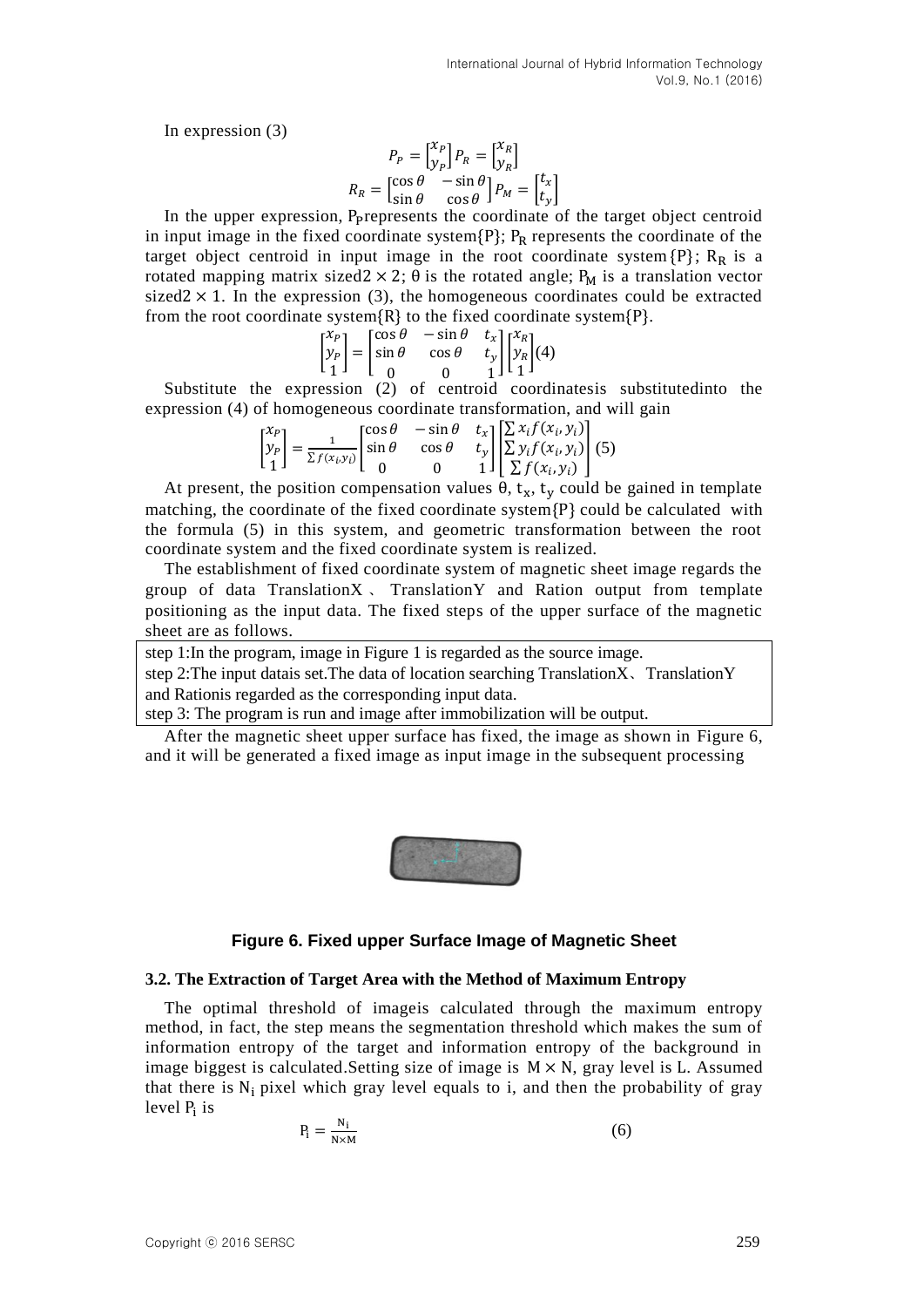The entropy of image target area  $H_f$  and the entropy of image background area  $H_h$ are respectively in expression (7) and (8).

$$
H_f = -\sum_{i=1}^{T} \frac{P_i}{P_t} \log \frac{P_i}{P_t}
$$
  
\n
$$
H_b = -\sum_{i=T+1}^{L} \frac{P_i}{1-P_t} \log \frac{P_i}{1-P_t}
$$
\n(7)

 $\mathbf{1}$ In the expression (7) and (8), the expression of  $P_t$  is  $P_t = \sum_{i=1}^{T} P_i$ .

Finally the best threshold formula is

 $T^* = \text{argmax}[H_f(T) + H_b(T)]$  (9)

Each gray level of imageis visited, and the gray level which makes the entropy of the background region and the target region be the maximumisfound out, and then the best segmentation thresholdT\*is gained.

The maximum entropy method is used for extracting the magnetic sheet target area, and the operation stepsare shown as follows.

step 1:The upper surface of the original magnetic sheet imageisinput to dispose; step 2:The probability of each grayscaleis calculate;

step 3:The original Segmentation thresholdis set asTh, the image will be split into two parts by Th, one is the gray value smaller than Th and the other is the gray value bigger than Th;

step 4:The entropy of magnetic sheet background region and entropy of magnetic sheet target regionis calculated according to the calculation formula of entropy.

step 5:Each gray level of imageis visited, and the sum of the entropy of magnetic sheet background region and the entropy of magnetic sheet target region is the biggest gray level is looked for.

step 6:The extractive target area according to the magnetic sheet image divided by gray level in step 5 is gained.

The target area of magnetic sheet image divided by maximum entropy method is as shown in Figure 7.



**Figure 7. Target Area of upper Surface of Magnetic Sheet Segmented by Maximum Entropy Method**

#### **3.3. The Detection of Knock Edge of Magnetic Sheet**

The template positioning of magnetic sheet and the creation of fixed coordinate system have the same purpose for the sake of the knock edge detection of magnetic sheet. The knock edge detection of magnetic sheet is based on image after the creation of fixed coordinate system. Two knock edges need to be detected.One is the edge of straight line and the other is the edge of circular bead.So there are eight edges of straight line and eight edges of circular bead to be detected.

**3.3.1. The Detection of Magnetic Sheet Straight edge:** Figure 7 shows that 16 edges need to be detected on the upper surface of magnetic sheet which include respectively two edges of straight line at upper, lower, right and left, and respectively two edges of circular bead at left-up, left-down, right-up, right-down. For this reason, respectively, the linear fitting method and circle fitting method are used.

The process of fitting a straight line as follows.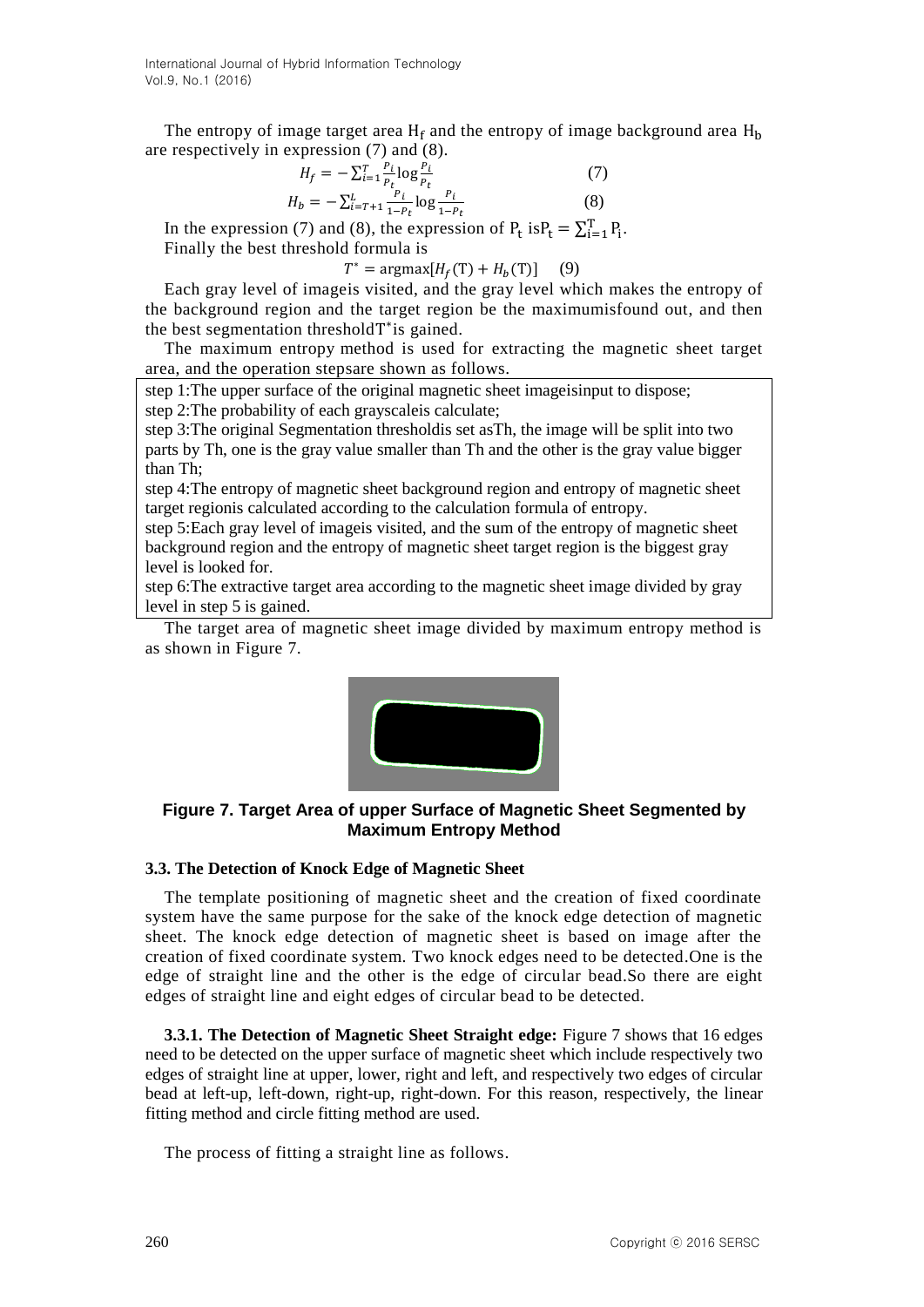step 1:The image shown in Figure 7 is set as the input image in the program; step 2:The best-fitting straight line is putat the lineto be searched, and then the lengthis adjusted;

step 3:The number of practical caliperis set, the more caliper, the more accurate;

step 4:The search direction of the caliper is set, the direction usually perpendicular to the direction of the best-fitting straight line, it means the angle is 90;

step 5:The search length on the direction of caliper is set;

step 6:The projected length of caliper is set, it means the search width of caliper;

step 7:The edge model is set as single edge, the polarity of edge is determined by the search direction from light to dark or dark to light;

step 8:Some boundary pointis gained, and the number should be same with the number of caliper;

step 9:All boundary point is fit a line with the method of linear fitting, and the abnormal pointis excluded.

step 10:The distance from each point to the fitting straight line is gained.

The lower outer line of magnetic sheet upper surface after fitted is as shown in Figure 8.



**Figure 8. After Fitting a Straight Line Image**

After the boundary points are found, the points isfitted a straight line.The theory of fitting straight line is based on polynomial fitting of least square method, and the simple linear model is  $y = a_0 + a_1x$  at when  $n = 1$ . The distance from each boundary point to the fitting straight lineis calculated,and then compared the distance with the standard distance,a knock edge is predicated if the distance is bigger than the standard distance.

**3.3.2. The Detection of Magnetic Sheet Fillet Edge:** Circle fitting

The equation of circle is

$$
(X - m)^2 + (Y - n)^2 = R^2(10)
$$

Here, the residual is set as

$$
\xi_i = (X_i - m)^2 + (Y_i - n)^2 - R^2(11)
$$

Residual sum of squares is

$$
Q = \sum_{i \in \pi} \xi_i^2 = \sum_{i \in \pi} [(X_i - m)^2 + (Y_i - n)^2 - R^2]^2
$$
 (12)

In expression  $(12)$ ,  $(m, n)$  represents central coordinate of circle, R represents radius,  $i \in \pi$ ,  $\pi$  represent the collection of the point on the circle.

According to the theory of least square method

$$
\frac{\partial Q}{\partial m} = \frac{\partial Q}{\partial n} = \frac{\partial Q}{\partial R} = 0
$$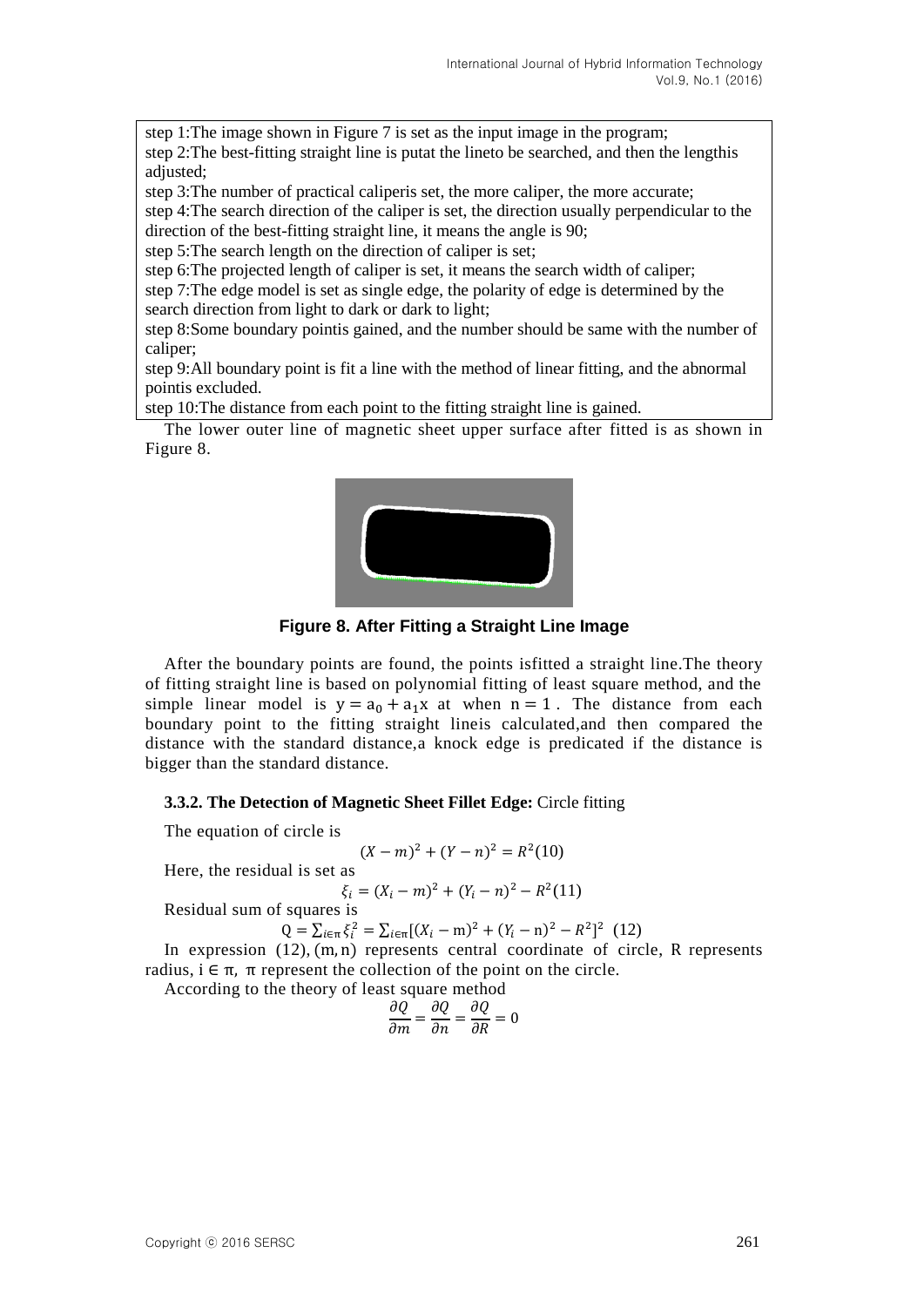$$
\frac{\partial Q}{\partial m} = 2 \sum_{i \in \pi} [(X_i - m)^2 + (Y_i - n)^2 - R^2](-2)(X_i - m) = 0
$$
  
\n
$$
\frac{\partial Q}{\partial n} = 2 \sum_{i \in \pi} [(X_i - m)^2 + (Y_i - n)^2 - R^2](-2)(Y_i - n) = 0
$$
  
\n
$$
\frac{\partial Q}{\partial R} = 2 \sum_{i \in \pi} [(X_i - m)^2 + (Y_i - n)^2 - R^2](-2)R = 0
$$
  
\n
$$
\Rightarrow \begin{cases} m^2 - 2\overline{X}m + n^2 - 2\overline{Y}n - R^2 + \overline{X}^2 + \overline{Y}^2 = 0\\ \overline{X}m^2 - 2\overline{X}^2m + \overline{X}n^2 - 2\overline{X}\overline{Y}n - \overline{X}R^2 + \overline{X}^3 + \overline{X}^2 = 0 \end{cases}
$$
  
\nThe parameters in expression (13) could use the expression below.  
\n
$$
\frac{\overline{X}AY^B}{\overline{X}AY^B} = \sum_{i \in \pi} \frac{XAY^B}{\overline{X}Y^2} = \frac{1}{2}(14)
$$

$$
\overline{Y^B} = \sum_{i \in \pi} X_i^A Y_i^B / \sum_{i \in \pi} 1 \tag{14}
$$

The parameters  $m^2$ ,  $n^2$ ,  $R^2$  are eliminated in formula(13), and further simplified ofthe expression is

$$
\begin{cases}\nm = \frac{(\overline{x^2}\overline{x} + \overline{x}\overline{y^2} - \overline{x^3} - \overline{x}\overline{y^2})(\overline{y^2} - \overline{y^2}) - (\overline{x^2}\overline{y} + \overline{y}\overline{y^2} - \overline{x^2}\overline{y} - \overline{y^3})(\overline{x}\overline{y} - \overline{x}\overline{y})}{2(\overline{x^2} - \overline{x^2})(\overline{y^2} - \overline{y^2}) - 2(\overline{x}\overline{y} - \overline{x}\overline{y})^2} \\
n = \frac{(\overline{x^2}\overline{y} + \overline{y}\overline{y^2} - \overline{y^2} - \overline{x^2}\overline{y})(\overline{x^2} - \overline{x^2}) - (\overline{x^2}\overline{x} + \overline{x}\overline{y^2} - \overline{x}\overline{y^2})(\overline{x}\overline{y} - \overline{x}\overline{y})}{2(\overline{x^2} - \overline{x^2})(\overline{y^2} - \overline{y^2}) - 2(\overline{x}\overline{y} - \overline{x}\overline{y})^2} \\
R = \sqrt{m^2 - 2\overline{X}m + n^2 - 2\overline{Y}n + \overline{X^2} + \overline{Y^2}} \\
n = (15) + \ln 6 \text{ for } n = 1, 2, 3, \dots
$$

 $= \begin{cases}\n\frac{1}{200} = \sum_{n=1}^{\infty} 2\sum_{n=1}^{\infty} (X_i - n)^2 + (Y_i - n)^2 - N^2(-2)(Y - n) = 0 \\
\frac{\partial R}{\partial R} = 2\sum_{n=1}^{\infty} ((X_i - n)^2 + (Y_i - n)^2 - N^2(-2)N = 0 \\
\frac{\partial R}{\partial R} = 2\sum_{n=1}^{\infty} ((X_i - n)^2 + (Y_i - n)^2 - N^2 + \sum_{n=1}^{\infty} (S - 1) \\
\frac{\partial R}{\partial R} = 2\sum_{n=1}^{\infty} (X_i - 2$ From the formula (15), the form of detecting algorithm is complex, the center and radial of the circle is calculated in the algorithm according to the theory of circle fitting least squares, but each parameter could be calculated by one cycle of boundary point, the time complexity is  $o(n)$ . The more complicated operation of square root is calculated once after the center parameters a, b is calculated, so the operating rate of the algorithm run still fast. The detection principle of the other straight line on the magnetic sheet upper surface is the same with the detection principle mentioned in the preceding part of the lower outer line on the magnetic sheet.

The detection of the eight fillet edges on the magnetic sheet upper surface also need to gain some boundary points with a caliper, and then the boundary points is fitted arc, the coordinates of the circle center and radiusis found. The theory is based on circle fitting of the least squares method. The distance from each boundary point to the center of circleis calculated, and the distance is compared with the standard distance, it is determined a knock edge if the distance is bigger than the standard distance. The detection schematic diagram of the right-down fillet at the magnetic sheet upper surface is as shown in Figure 9.



#### **Figure 9. Detection Schematic Outer Chamfered Surface Right on Diskette**

After 16 sides of magnetic sheetis detected one by one, and then according to the result of detection, the magnetic sheetis detected to own knock edge or not, as long as one knock edge exists in the 16 edges, the result will be determined to have the knock edge. If the knock edge exists, the detection of the magnetic sheet image will end; if the knock edge doesn't exist the detection will enter the next step and pitting and scratches on the magnetic sheet surface should be detected.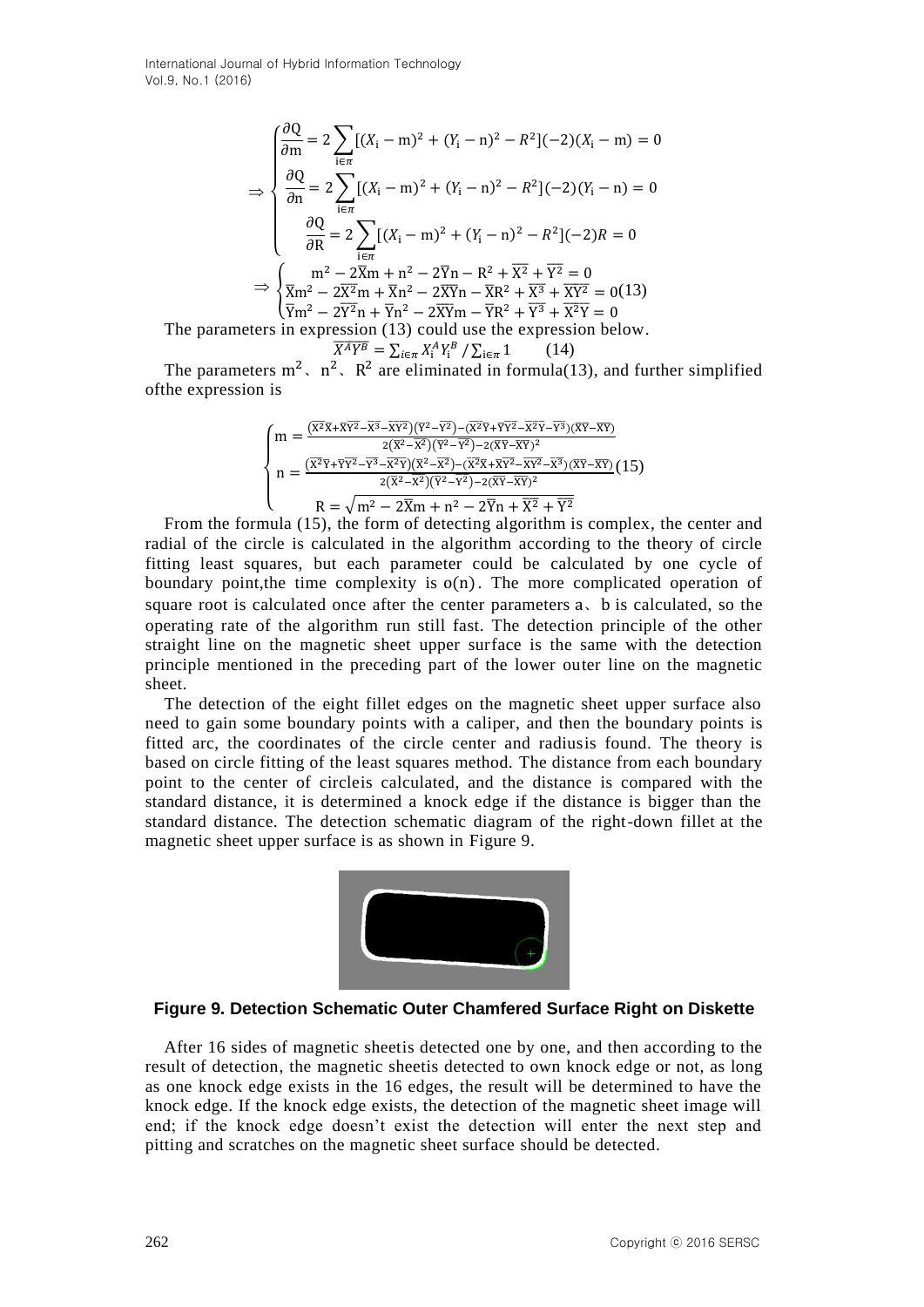## **4. Experimental Result**

The surface defects of magnetic sheet to be detected in this paper are divided into two categories: one is knock edge of the rim; the other one is the pocking mark and scratches of surface. The detection process of knock edge is: the detected edge should be taken out, andthe edge is fitted, and thenthe number of boundary pointsis set, the distance form boundary point to the fitting line will be gained, finally, the distance iscompared with the standard distance to judge the edge is knock edge or not. The detection process of the pitting and scratches of surface is: the grayscale distribution of the pitting and the gray distribution of scratchesareanalyzed, and then grayscale threshold value is set to determine the detection area has pitting and scratches or not.

In this paper, ten groups of experiments for knock edge defect of magnetic sheet have been completed, and each group has been detected 120 magnetic sheets, the knock edge exists in all groups. The result of detection is as shown in Table 1.

| Group number |     | Detected number Observed number | Detection rate |
|--------------|-----|---------------------------------|----------------|
|              |     |                                 | $(\% )$        |
|              | 120 | 108                             | 90.0           |
| 2            | 120 | 109                             | 90.8           |
| 3            | 120 | 109                             | 90.8           |
| 4            | 120 | 108                             | 90.0           |
|              | 120 | 107                             | 89.2           |
| 6            | 120 | 106                             | 88.3           |
|              | 120 | 108                             | 90.0           |
| 8            | 120 | 107                             | 89.2           |
| 9            | 120 | 109                             | 90.8           |
| 10           | 120 | 108                             | 90.0           |

**Table 1. Disk Knock the Edge Defect Detection Results**

## **5. Conclusion**

In this paper, according to the characteristics of magnetic sheet image background and magnetic sheet image target, the single threshold method is used for the binary segmentation of magnetic sheet image, and then binary segmentation image is obtained; thenPatQuick algorithm is used for its template positioned on the magnetic sheet binary segmentation image, good results is gained and the data used in the next step is obtained; the maximum entropy method is used to extract the target area of magnetic sheet image could meet the next requirement of detection knock edge, and then the distance from boundary points to fitting boundaryiscalculated in order to detect the knock edge of magnetic sheet.

The in-depth study has done in this paper about the magnetic sheet surface defect detection, but in order to improve the detection accuracy, the impact of abnormal point should be considered when fitting the straight line and fillet line by the method of least square.

## **AKNOWLEDGEMENT**

This paper is sponsored by the New Century Program for Excellent Talents of the Ministry of Education of China, Liaoning province innovation group project (LT2011005), the Shenyang Ligong University Computer Science and Technology Key Discipline Open Foundation(2012,2013), Liaoning fourth batch of distinguished professor project(2014) and Liaoning BaiQianWan Talents Program (2014921042).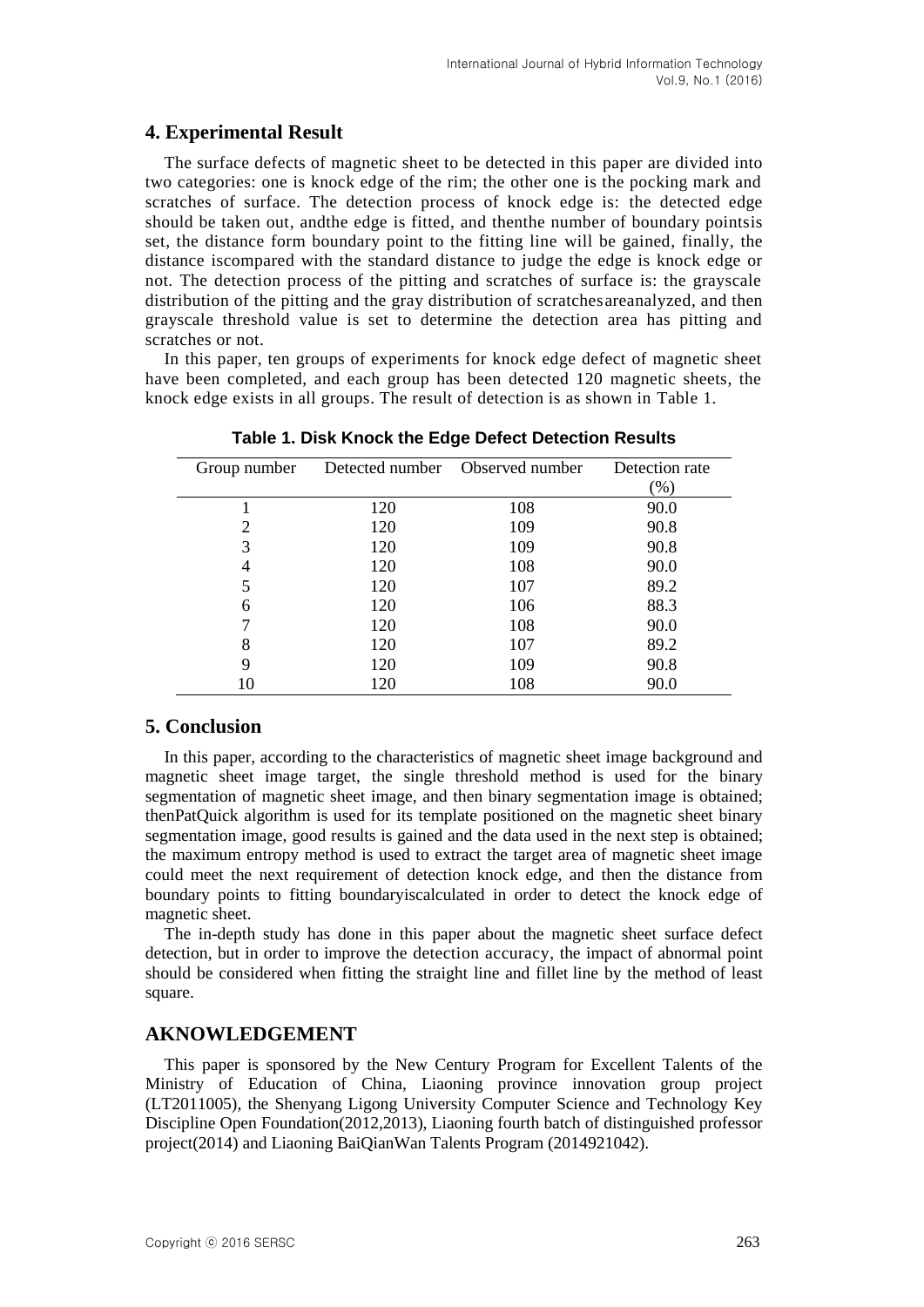#### **Referece**

- [1] R. Geng and J. Peng, "On the Flourishing Development of NDT Techniques in China", Journal of Mechanical Engineering, no. 49, **(2013)**, pp. 1-7.
- [2] Z. Yuan, "Application and Development of Nondestructive Testing Technology in Mechanical Industry", Journal of Hubei University for Nationalities (Natural Science Edition), no. 31, **(2013)**, pp. 228-231.
- [3] S. Liu and F. Yin, "The Basic Principle and Its New Advances of Image Segmentation Methods Based on Graph Cuts", ACTA AUTOMATICA SINICA, no. 38, **(2012)**, pp. 911-922.
- [4] Y. Xie and L. Yang, "Level Set Method of Image Segmentation Based on Adaptive Model", Computer Engineering and Applications, no. 47, **(2011)**, pp. 221-224.
- [5] F. Liu, Z. Zhang, N. Wang and J. Shen, "Adaptive Edge Detection Based on Image Region Characteristics", Application Research of Computer, no. 29, **(2012)**, pp. 2382-2384.
- [6] M. Wang, Y. Li and X. Quan, "A Survey on Graph Theory Approaches of Image Segmentation", Computer Applications and Software, no. 31, **(2014)**, pp. 1-12.
- [7] C. Geng and F. Fang, "Endoscopic Image Segmentation Method Combined Region Growing and Hough Transformation", Journal of Applied Optics, no. 35, **(2014)**, pp. 1009-1015.
- [8] S. Xu, J. Han and G. Liu, "Survey of Image Segmentation Methods Based on Markov Random Fields", Application Research of Computers, no. 30, **(2013)**, pp. 2576-2582.
- [9] J. Wang, S. Wang and Z. Deng, "Fast Kernel Density Estimator Based Image Thresholding Algorithm for Small Target Images", ACTA AUTOMATICA SINICA, no. 38, **(2012)**, pp. 1679-1689.
- [10] J. Long, X. Shen and H. Chen, "Adaptive Minimum Error Thresholding Algorithm", ACTA AUTOMATICA SINICA, no. 38, **(2012)**, pp. 1134-1144.
- [11] Y. Zhang and N. Kingsbury, "Improved Bounds for Modified Subband-adaptive Iterative Shrinkage/ Thresholding Algorithms", IEEE Transactions on Image Processing, no. 29, **(2012)**, pp. 1373-1381.
- [12] B. Wang, G. Zhang, Z. Li and J. Wang, "Wavelet Threshold Denoising Algorithm Based on New Threshold Function", Journal of Computer Applications, no. 34, **(2014)**, pp. 1499-1502.
- [13] G. Huang, L. Xu and Y. Pu, "Summary of Research on Image Processing using Fractional Calculus", Application Research of Computers, no. 29, **(2012)**, pp. 414-420.
- [14] Y. Du, B. Hong, L. Guo and N. Yang, "Novel Curve Fitting Edge Feature Extraction Algorithm", Journal of Xidian University, no. 38, **(2011)**, pp. 164-168.
- [15] Y. Zhao, H. Lin and H. Bao, "Local Progressive Interpolation for Subdivision Surface Fitting", Journal of Computer Research and Development, no. 49, **(2012)**, pp. 1699-1707.
- [16] J. Zhang and J. Luo, "A Surface Crack Edge Detection Algorithm Based on Improved Sobel Operator", Journal of Hefei University of Technology, no. 34, **(2011)**, pp. 846-847.
- [17] L. Li, G. Ma and X. Du, "Edge Detection in Potential-Field Data by Enhanced Mathematical Morphology Filter", Pure and Applied Geophysics, no. 4, **(2013)**, pp. 645-653.
- [18] Y. Zhao and S. Dan, "Study on the Defect Detection Technology Based on Wavelet Analysis and Image Edge Detection", EN, no. 6, **(2012)**, pp. 125-132.
- [19] F. Dong, Z. Chen and J. Wang, "A New Level Set Method for Inhomogeneous Image Segmentation", Image and Vision Computing, no. 31, **(2013)**, pp. 809-822.
- [20] G. Tan, J. Wu, B. Fan and B. Jiang, "Adaptive Template Filter Method for Image Processing Based on Immune Genetic Algorithm", Journal of Central South University of Technology, no. 17, **(2010)**, pp. 1028-1035.
- [21] Y. Yu, J. Zheng and X. Guo, "Weight Fuzzy Threshold Segmentation Algorithm Based On Image Pixel Spatial Information", Computer Applications and Software, no. 30, **(2013)**, pp. 274-277.
- [22] F. Ma and T. Xu, "Improved Minimum Intensity Change Corner Extraction Algorithm", Computer Simulation, no. 29, **(2012)**, pp. 227-229.
- [23] J. Cao, H. Li, Q. Cai and S. Guo, "Research on Feature Extraction of Image Target", Computer Simulation, no. 30, **(2013)**, pp. 409-415.
- [24] H. Pan, A. Wang, Z. Cheng and S. Jin, "Cascade Object Matching by Combining Image Feature and Geometry Feature", Journal of System Simulation, no. 24, **(2012)**, pp. 113-117.
- [25] X. Gao, Z. Wang, J. Liu, C. Cui and L. Wang, "Variable Domain Algorithm for Image Segmentation Using Statistical Models Based on Intensity Features", ACTA OPTICA SINICA, no. 31, **(2011)**, pp. 198-203.
- [26] J. Luo, T. Dong, D. Song and C. Xiu, "A Review on Surface Defect Detection", Journal of Frontiers of Computer Science and Technology, no. 9, **(2014)**, pp. 1041-1048.
- [27] C. Yang, G. Yin, H. Jiang and X. Li, "On Magnetic Tile Surfaces Defect Detection Based on Wavelet Transform", Computer Applications and Software, no. 31, **(2014)**, pp. 210-213.
- [28] Z. Zhang, R. Bai, Z. Guo and L. Jiang, "The Feature Selection and Bias Classification of Magnetic Tile Surface Defect", OPTICAL TECHNIQUE, no. 40, **(2014)**, pp. 434-439.
- [29] J. Ming, J. Ruan and Y. Yang, "Color Image Binarization Method Based on The Characteristics Library", Computer Engineering and Design, no. 34, **(2013)**, pp. 1856-1859.
- [30] G. Zhu, H. Yang, X. Yue, A. Leng and Y. He, "Thresholding Image Segmentation Based on Adaptive Maximum Scatter Difference", Computer Engineering and Applications, no. 49, **(2013)**, pp. 188-191.